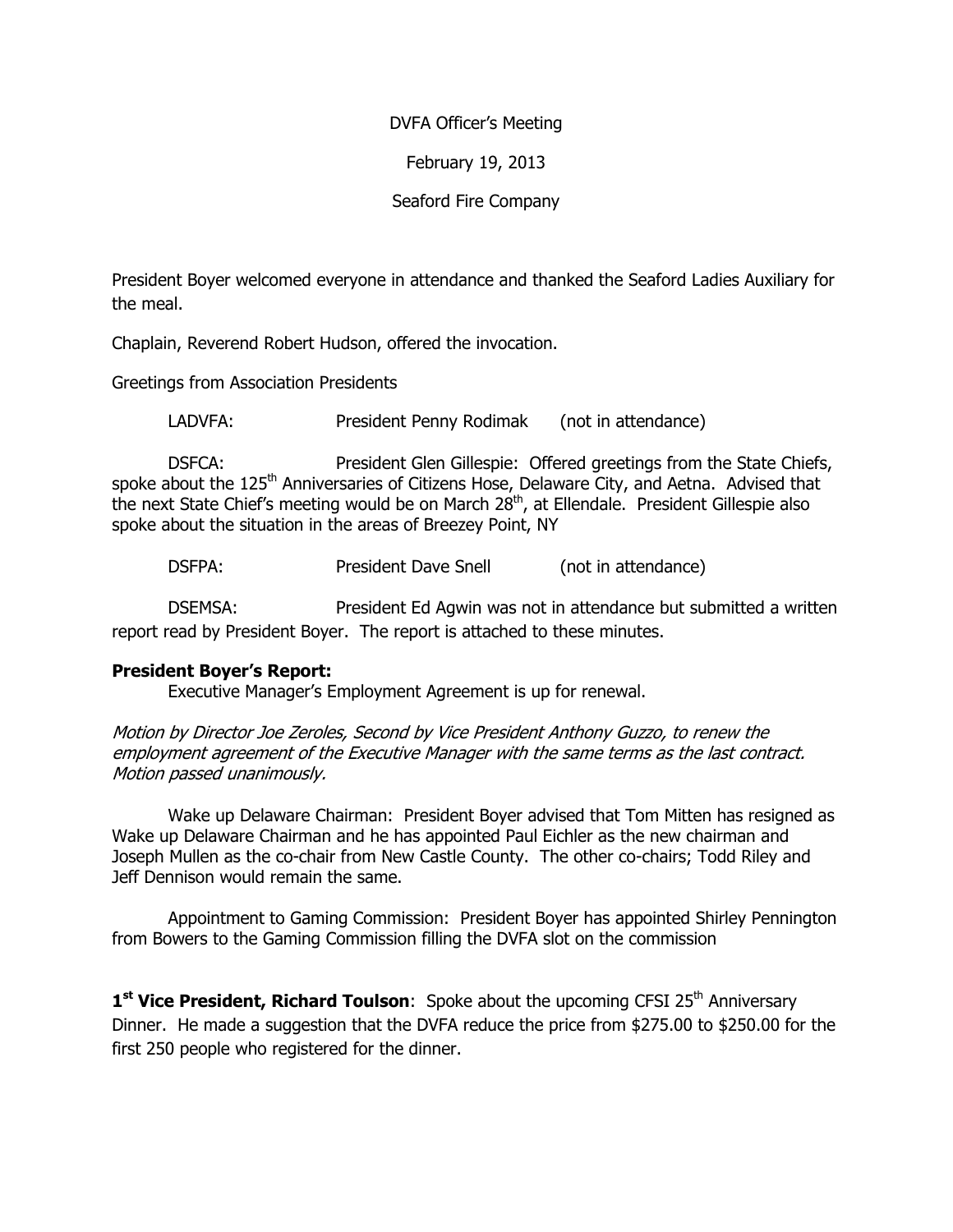Motion, by Vice President Toulson, Second by Vice President Anthony Guzzo to reduce the price from 275.00 to \$250.00 for the first 250 people who registered for the dinner. Motion carried unanimously.

2<sup>nd</sup> Vice President, Anthony Guzzo: no report at this time

Secretary, Elmer Steele: no report at this time

**Treasurer: Allen Metheny** spoke about the upcoming NVFC Meeting to be held in Washington in May. He also spoke on a meeting he and Executive Manager Warren Jones had on this date with Crawford Financial Services. After discussion about the meeting, he recommended we move the \$100,000.00 in the conference account to Crawford.

Motion by Vice President Guzzo, Second by Director Dan Carrier to move the funds to Crawford Financial Services. Motion passed unanimously.

**Conference Chairman, John McKenzie:** The Chairman reported on the planning for the upcoming conference. He reported on an issued on the Fire Police dinner and that the hotel has made a proposal to accommodate the Fire Police on Wednesday night along with the other two events that evening. That proposal will be discussed with the executive committee.

Delaware State Fire Prevention Commission Chairman, Dave Roberts: Reported that Marydel and Mid Sussex were both in default of filing their annual audit and have been requested to appear at the next commission meeting. He also reported that the fire prevention budget was shorted by \$21,100.00 for FY14 and they are starting to work on the Ambulance Regulations. He also mentioned they have received a request for a company to hire EMRs. Presently there is no guidance for this in the regulations.

Mutual Relief Chairman, Joe Zeroles: Chairman Zeroles informed the officers of the current status of the Mutual Relief Association and their considerations.

Executive Manager, Warren Jones: Reported on the following topics:

- 1. Office Email: Requested we change our email from Smarter Mail to Microsoft Exchange Motion by Director John Pridemore, second by Director Dan Carrier to move our email account to Microsoft Exchange. Motion passed unanimously.
- 2. Podium to CFSI. The CFSI has requested that we move the podium we have in Delaware to Washington for the seminars and the dinner. It was suggested that the executive manager contact the person who moved it last year for a free ticket to the dinner to see if he was interested in doing that again.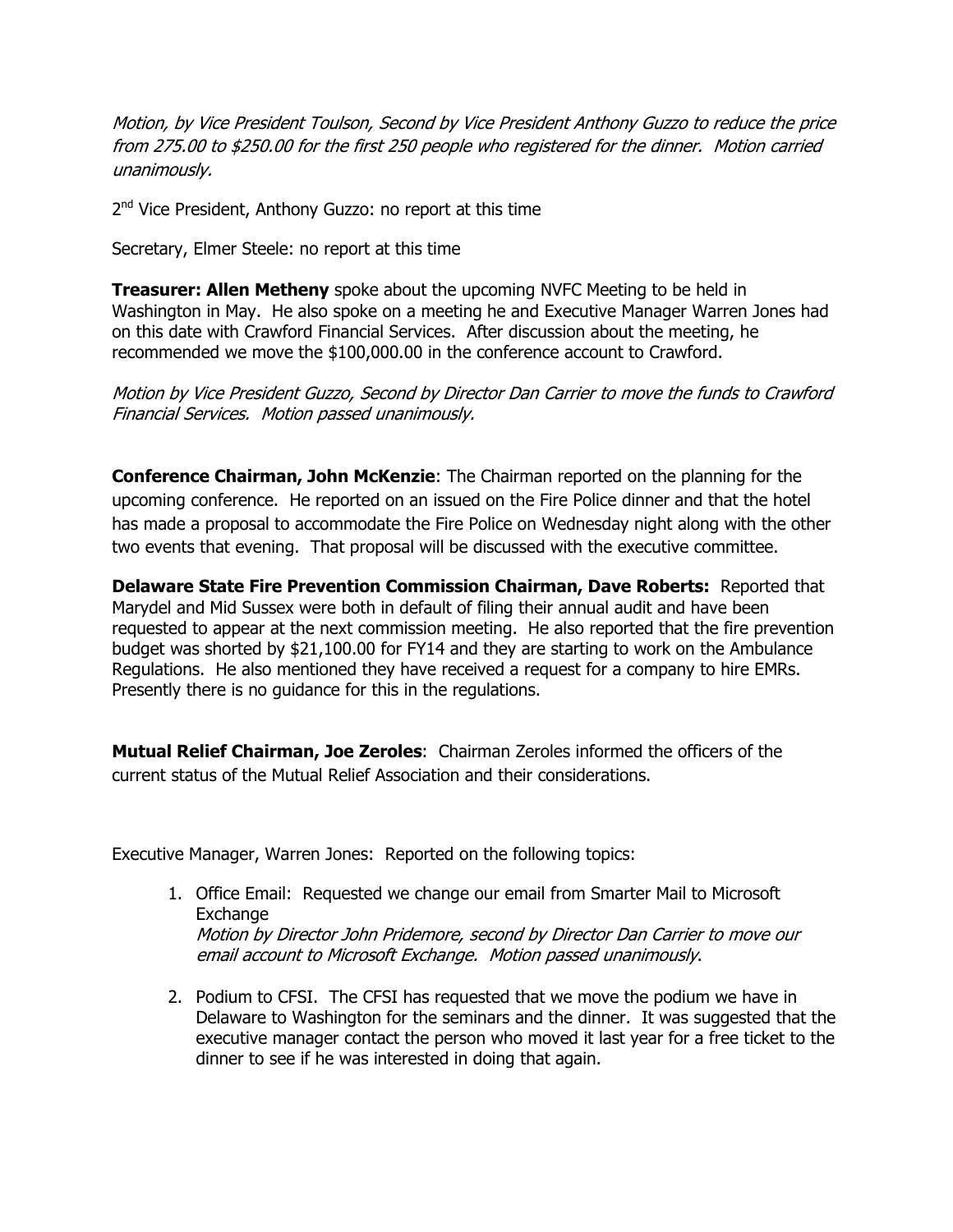3. Justin Townsend name added to the monument and it's unveiling. The EM suggested we do the name unveiling on the date of the June Executive meeting.

Motion by Director Todd Riley, second by Director Joe Zeroles that Justin Townsend's name unveiling be held on June 9, 2013 at 1300 hours. Motion carried unanimously.

- 4. Chuck Evans Christmas Parade: The Executive Manager handed out a letter from Charles Evans with reference to a Toys for Tots Fire Truck Parade to benefit the Toys for Tots Campaign. The officers will review the letter and discuss it at the next officers meeting.
- 5. JFC: The Executive Manager discussed the presentation to the JFC and how we will need address the items in our presentation.
- 6. HB 21 & HB 22: The Executive Manager discussed HB21 and HB22 and the changes that have been made. He said he was comfortable with the two bills and hoped that they would be approved by the DVFA.
- 7. Excess Equipment: The Executive Manager discussed the U. S. Government Excess Equipment program and how it will be handled through the State Forestry Service.
- 8. Bingo: The Executive Manager discussed his involvement with the LADVFA and their quest to have the Bingo regulations changed. He reported he will be attending a public hearing with the LADVFA on March 28, 2013.
- 9. Norfolk Southern: The Executive Manager discussed the meeting he attended on February 6st and the upcoming meeting on February  $21<sup>st</sup>$  in New Castle County with reference to the increase in railroad train traffic coming into the Delaware City Refinery.
- 10. Omnibus School Safety Act of 2012: The Executive Manager discussed this act and handed the officers a copy of the synopsis. He reported that the Governor has upgraded the time table to 2 years instead of the original 5 years.
- 11. Fire Prevention at Dover International: The Executive Manager reported on an email from the Maryland Fire Marshal's Office with reference to setting up a large tent in the Fan Zone for the September NASCAR Race and asked the DVFA to partner with them in this fire prevention event. The executive manage will develop more information and report back at the next officer's meeting.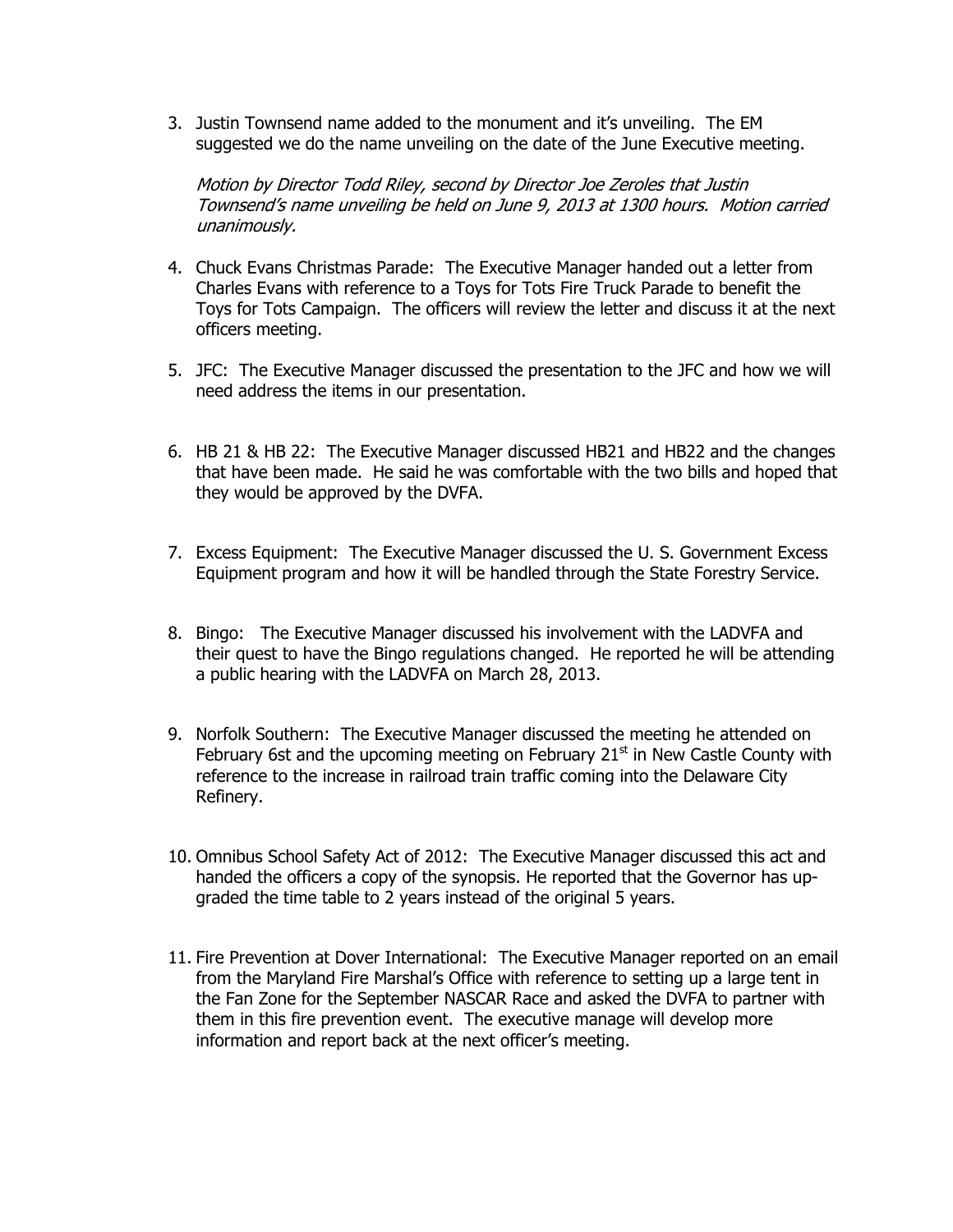- 12. BDA List: The Executive Manager reported on the SIEC (State Inoperability Executive Council) that he serves on for the fire service and in particular the current items the committee is working on with reference to Bi-Directional Antennas.
- 13. DEMRS: The Executive Manager discussed and handed out the DEMRS nondisclosure statement. He advised that the DVFA Attorney had reviewed the statement and made two recommendations which were accepted by OEMS.
- 14. Delaware Safety Council: The Executive Manager distributed a email from the Delaware Safety Council with reference to defensive driving courses.
- 15. Slot Machine Gambling Bill: The Executive Manager discussed the upcoming legislation for Slot Machines and what the DVFA's approach would be.
- 16. Rep. Kenton's Letter: The Executive Manager discussed a letter that was passed on to him by Rep. Kenton.
- 17. Recruitment Website: The Executive Manager discussed and distributed a hand out on the success of the new Recruitment Website.
- 18. Recruitment promotion: The Executive Manager discussed holding a state wide open house for recruitment similar to what the State of New York does. It was decided to look at doing this in the spring and to develop more information from FASNY on the successes of their program.
- 19. BLS Annual Financial Report: The Executive Manager distributed the new BLS Financial report developed by the commission
- 20. Boundary Dispute: The Executive Manager discussed a possible DVFA involvement in a Boundary Dispute in Sussex County.
- 21. Governors Prayer Breakfast: The Executive Manager discussed the breakfast and if the DVFA will be attending this year as it has in the past.

Motion by Ted Walius, Second by Joe Zeroles, that the DVFA Purchase a table of 10 for \$200.00 to attend the breakfast. Motion passed unanimously.